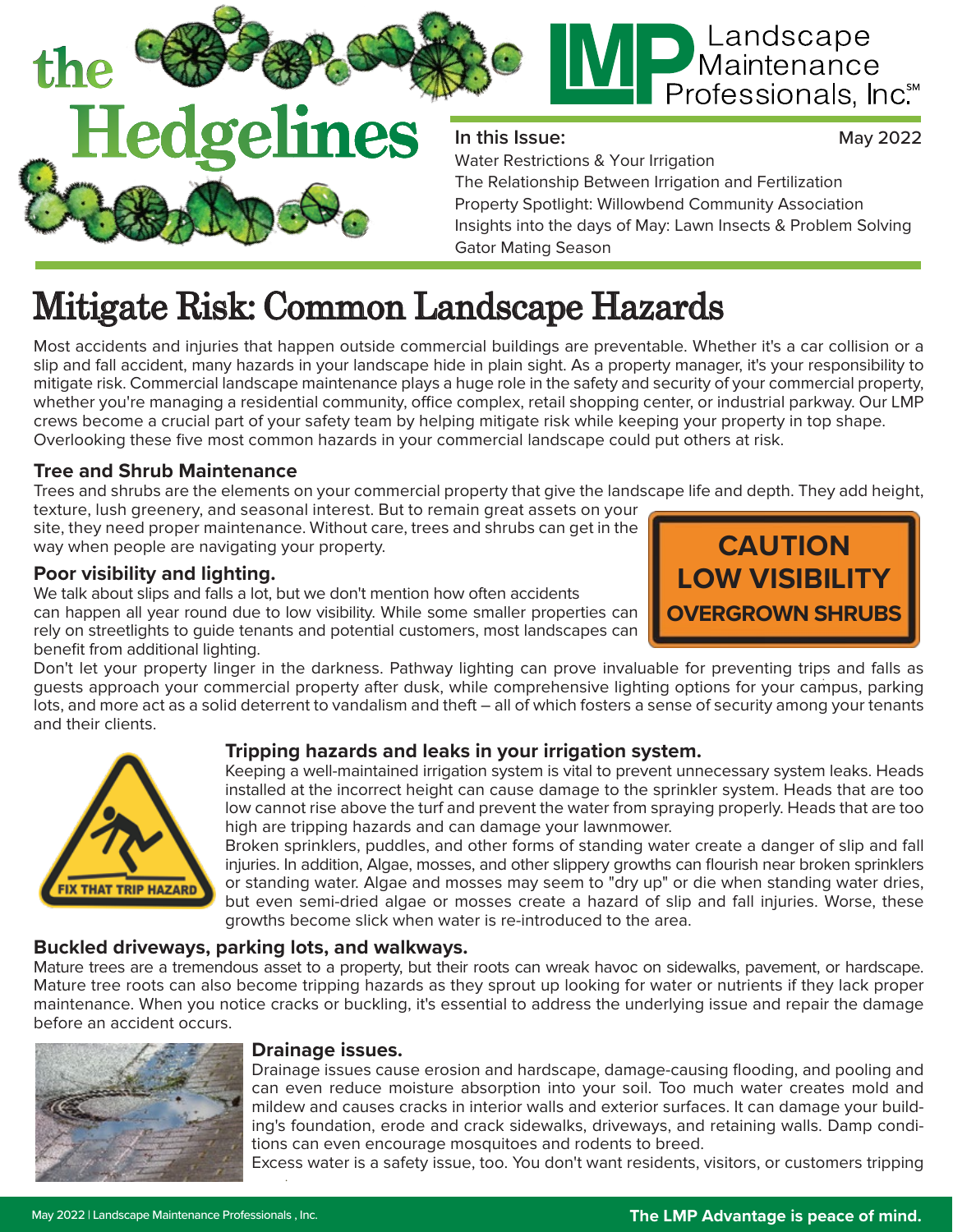### Property Spotlight: Willowbend Community Association

Willowbend is a maintenance-free tropical community located amid everything southwest Florida has to offer! It is located just off the South Tamiami Trail in Osprey, south Sarasota along Florida's majestic southwest gulf coast. It is about 10 miles south of downtown Sarasota and 6 miles north of Venice, in what is referred to as "unincorporated" South Sarasota County.

Osprey was settled in 1867 as a small fishing village and is also home to Oscar Scherer State Park and Historic Spanish Point, one of Florida's earliest settlements where the Calusa Indians left evidence of their existence 4000+ years ago. Willowbend is the State's first Florida Yards and Neighborhoods Community, meeting Florida Power & Light's – Build Smart® requirements.



LMP has been on contract with Willowbend since 2019. Not only are we pleased with the service LMP provides, but with their attention to detail, and most of all, their follow-up to any special requests or problems that might occur. They are honest folks that care about the work that they do. This can be seen in their management team and throughout the entire organization.

- Cherie Colvin, Sentry Management

Cherie Colvin of Sentry Management manages the Willowbend and LMP has been servicing the community for three years. Willowbend is an intergenerational community where retirees, families with children, and single adults have chosen to live. The deed-restricted community is set on a 128-acre parcel and developed with water conservation designed into its landscaping. Included within the property are several lakes around which more than half of the 275 residential lots. Willowbend offers recreational facilities nestled amidst the community's luxurious setting of trees and greenery. These amenities include a swimming pool with cabanas and a spacious, well-furnished deck. Likewise provided are basketball and tennis courts, a fitness room, and a playground.

LMP has incorporated additional enhancements to the already beautiful native plants, which add to the distinctive Florida ambiance at the entry. Single-family homes boast beautiful landscaping, lush tropical foliage, and manicured lawns.







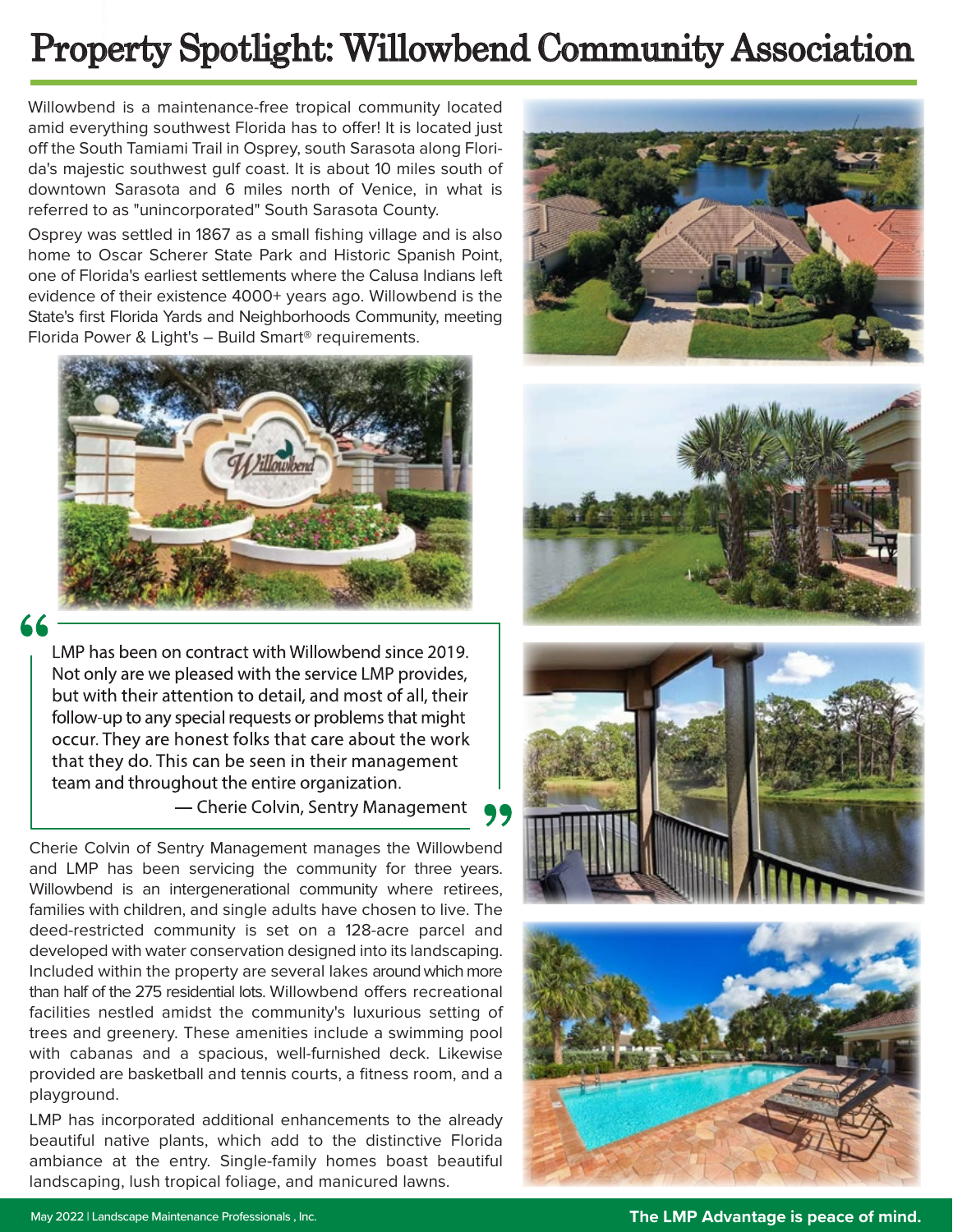### The Relationship Between Irrigation and Fertilization

Many factors lead to irrigation problems in the urban landscape. These include the following:

- Understanding the importance of good soils
- Lack of familiarity with water requirements of landscape plants, including the water requirements during new plants.
- Lack of understanding of water needs of different plant species and shade in the landscape
- Lack of attention to proper irrigation design, maintenance, and management of the irrigation system

**.** manage nutrients in the landscape. Water is a vital factor in Irrigation management is essential to conserve water and establishing and maintaining a healthy lawn and landscape. Fertilization is another crucial component of lawn and landscape maintenance. Irrigation must be applied so that fertilization is not compromised by overwatering and the potential for nutrient loss.

When fertilizer is applied at the correct rate and at the appropriate time, healthy plant root systems will take up and absorb most of the nutrients being applied to the landscape. Fertilizer is more susceptible to leaching or runoff when misapplied or applied to a non-targeted root system. Fertilizer should be watered in after an application



#### **Soil Water Holding Capacity + Florida Lawns**

Soil texture directly affects soil water holding capacity. Soil texture is the proportion of sand, silt, and clay of a particular soil. Most native soils in Florida are sandy. Sandy soils hold no more than 0.75 inches of water per foot of soil depth. When the water holding capacity of the sandy soil is exceeded, nutrients become mobile. These nutrients can leach below the root system and are lost before roots can take up the recently applied fertilizer. That is why it is so important that rain shutoff devices and moisture sensors are used to bypass the irrigation systems schedule during rain events so that water applications do not exceed the soil water holding capacity.

#### **The Root Zone**

The root zone is the volume of soil inhabited by the plant's root system. Understanding how deep the root zone extends in a particular landscape is essential. The deeper

the root zone, the greater the ability of that landscape root zone to hold water. Besides, the deeper the root zone, the greater the ability of that landscape to take up fertilizer. Typically, shallow-rooted landscapes are overwatered and over-fertilized.

#### **Soil Compaction**

Soils are disturbed and compacted during the development phase of a subdivision or new building site. Heavy machinery, mowers, vehicles, the staging of materials, and foot traffic all cause soil compaction. Sandy soils can be compacted; however, compaction becomes amplified when clay is added to soils as fill. Compaction problems are never rectified when landscape plants and lawns are installed. Water and fertilizer do not easily penetrate compacted soils and will runoff during heavy rain events or heavy irrigation events. This problem can be serious in sloped areas of the landscape.

In compacted soils, lawns and landscape plants cannot develop a normal deep-rooted root system. When you have a shallow root system, your soil cannot hold water and fertilizer. Wilting and poor plant health are common in these soil-compacted landscapes. Landscape managers will try to compensate with excessive irrigation and fertilizer practices. Lawns with compacted soil may need to be composted or core aerated to allow water and air to penetrate the roots zone to increase plant root growth.



In the final analysis, irrigation management directly affects nutrient management. Overwatering does more to deplete the water supply; it contributes to the runoff and leaching of nutrients making lawns and landscape plants more prone to pests and diseases. Overwatering significantly impacts the size landscape's root zone and diminishes the landscape's ability to hold water and nutrients.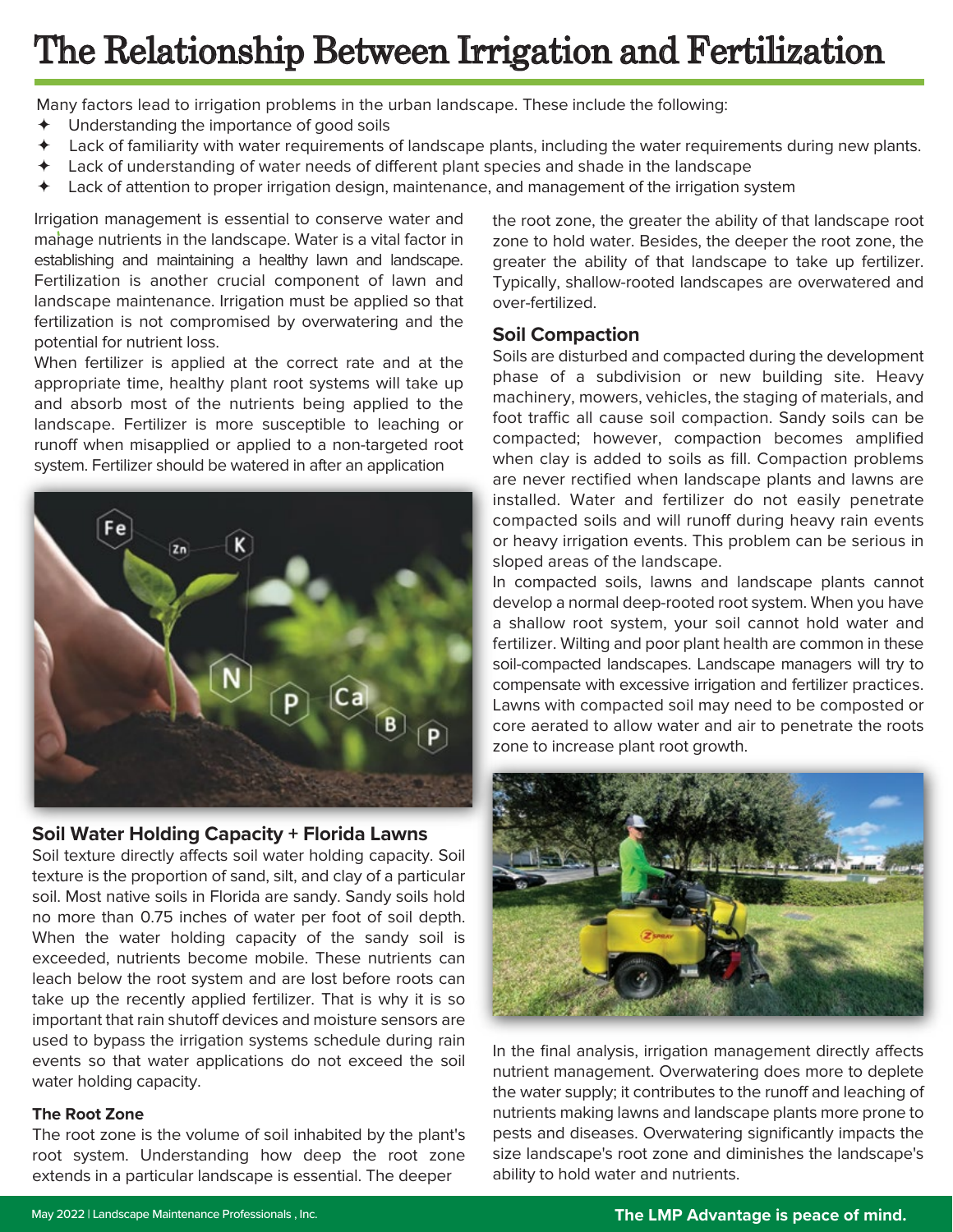### Insights into the days of May





#### **Lawn Insects**

We'll be on the watch for damage from chinch bugs in St. Augustine and scouting for newly hatched mole crickets in Bahia lawns. The major lawn pests active this time of year are Southern Chinch Bug, Tropical Sod Webworm and Fall Armyworm. Mole crickets can be a pest of bermuda grass and bahia grass.

#### **Problem-Solving**

Insects and similar pests can show up on many plants as the days become warmer. When the rainy season begins, mites do not cause as much damage. Aphids, garden flea hoppers, grasshoppers, whiteflies, slugs, and snails thrive in hotter weather.

#### **On the Look Out**

To encourage reblooming of perennials deadheading will be a daily task. We will also be tending to plants needing some guidance as they head into summer. Our Spring weather has welcomed a lot of new growth, so we are also tending to beds who might need some grooming.

**Gardenias and Ixora:** After all the blooms if you some yellowing of older leaves that is normal, but if we see yellowing of new growth this indicates a micronutrient deficiency and we be treated accordingly.

**Oleanders:** Chewed or ragged leaves indicate oleander caterpillars at work and we will take on the battle with caterpillars to protect your oleanders.

#### **Gator Mating Season**

Rising temperatures wake up the reptiles' metabolisms, and they become more energetic and travel further in search of food and mates. It's not uncommon to see them basking in the sun as they regulate their body temperature. Never feed an alligator, and keep your distance if you see one. Swim only in designated swimming areas during daylight hours. And keep pets on a leash and away from the water.

Gator mating season is underway, meaning many gators will show up in places you don't usually expect to see. Most alligator mating occurs in May and June, with nesting in late June and July. Females lay an average of 32 to 46 eggs which hatch in late summer or early fall.



- When water levels are low, this also puts alligators on the move.
- In the morning or evening hours in shallow water, alligators may think the splashing is an animal at the water's edge.
- ◆ Stay away from alligators you see in the wild and do not feed them.
- $\blacklozenge$  Remember, it is against the law in the State of Florida to feed or harass an alligator in the wild.
- Report alligator concerns by contacting the Florida Fish and Wildlife Conservation Commission at 866-FWC-GATOR

## **MP**<br>Maintenance<br>Professionals, Inc<sup>\*</sup>

**Award-Winning Commercial Landscaping** *Preserving your curb appeal and brand identity.* 

**Sarasota**  (941) 556-9404 Serving: Charlotte, DeSoto, Hardee, Manatee, Sarasota

**Tampa**  (813) 757-6500 Serving: Hillsborough, Pasco, Pinellas, Polk

**Wesley Chapel**  (813) 406-4465 Serving: Citrus, Hernando, Pasco, Pinellas

#### *For more information visit* **www.LMPPRO.com | info@LMPPRO.com | 877.LMPPRO1**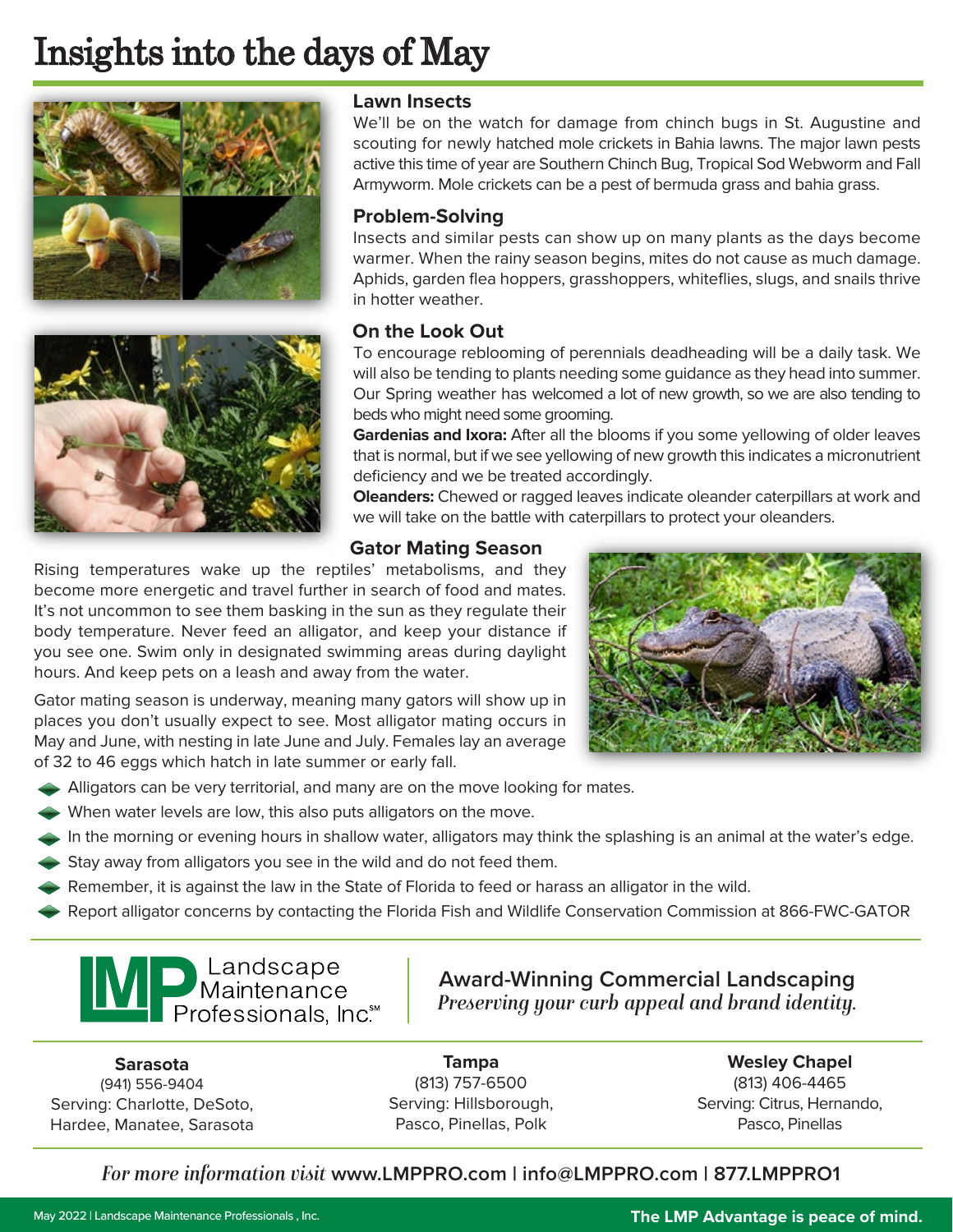### Good to Know: Water Restrictions & Your Irrigation

#### **Seasonal Drought Conditions**

Now is the time to correct any irrigation system inefficiencies, such as water leaks and needed repairs. We will be maximizing the operation of irrigation systems over the next couple of months, with the prevailing water restrictions coming this summer.

#### **Reduce Water Waste**

Florida lawns need varying amounts of water from one month to the next. A Central Florida lawn may only need to be watered for 12 minutes, two times per week in January. In April, those two watering sessions could need to last 40 minutes each. The lawn may need to be watered for an hour twice a week in August. If your irrigation system's schedule doesn't change with the seasons, you could be overwatering your lawn throughout the year. That's a waste of water (and bad for your lawn). Remember that not all grass is created equal; for example, St Augustine requires a much larger amount of regular watering than Bahia.



#### **District Water Restrictions**

Year-round Landscape Water Restrictions are in effect for the entire South Florida Water Management District.

#### **Effective Date and Areas**

- The District's year-round water conservation measures are in effect except where local governments have imposed stricter measures.
- The year-round water conservation measures are shown on the map apply to all of Charlotte, DeSoto, Hardee, Highlands, Manatee, Pinellas, Polk, Sumter, Lake, and Levy counties; the City of Dunnellon and The Villages in Marion County; and the cities of Temple Terrace, Plant City, and North Port.
- Unincorporated Hillsborough County and the cities of Clearwater, St. Petersburg, and Tampa have local ordinances with special twice-per-week schedules.
- Unincorporated Citrus, Hernando, Pasco, southern Hillsborough and Sarasota counties, and the cities of Dunedin, Longboat Key, Sarasota, and Venice, have local ordinances that remain on one-day-per-week schedules.

#### **Lawn Watering Days and Times**

Lawn watering is limited to no more than twice per week.

Lawn watering days and times are as follows unless your city or county has a different schedule or stricter hours in effect:

- Even addresses may water on Thursday and/or Sunday before 10 a.m. or after 4 p.m.
- Odd addresses may water on Wednesday and/or Saturday before 10 a.m. or after 4 p.m.
- Locations without a discernible address, such as rights-of-way and common areas inside a subdivision, may water on Tuesday and/or Friday before 10 a.m. or after 4 p.m.

Hand watering and micro-irrigation of plants (other than lawns) can be done on any day and any time.